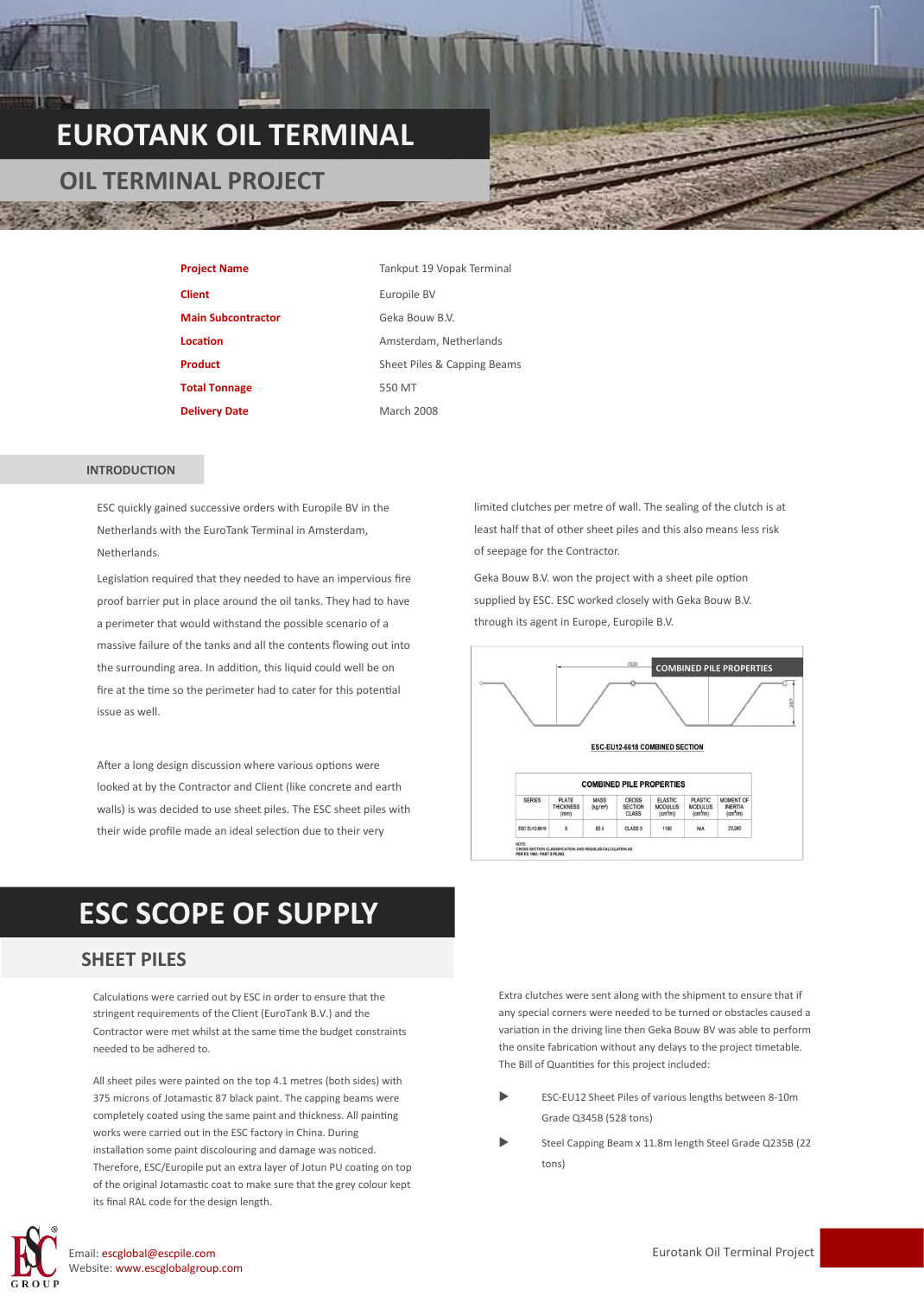# **CARGO LOADING**